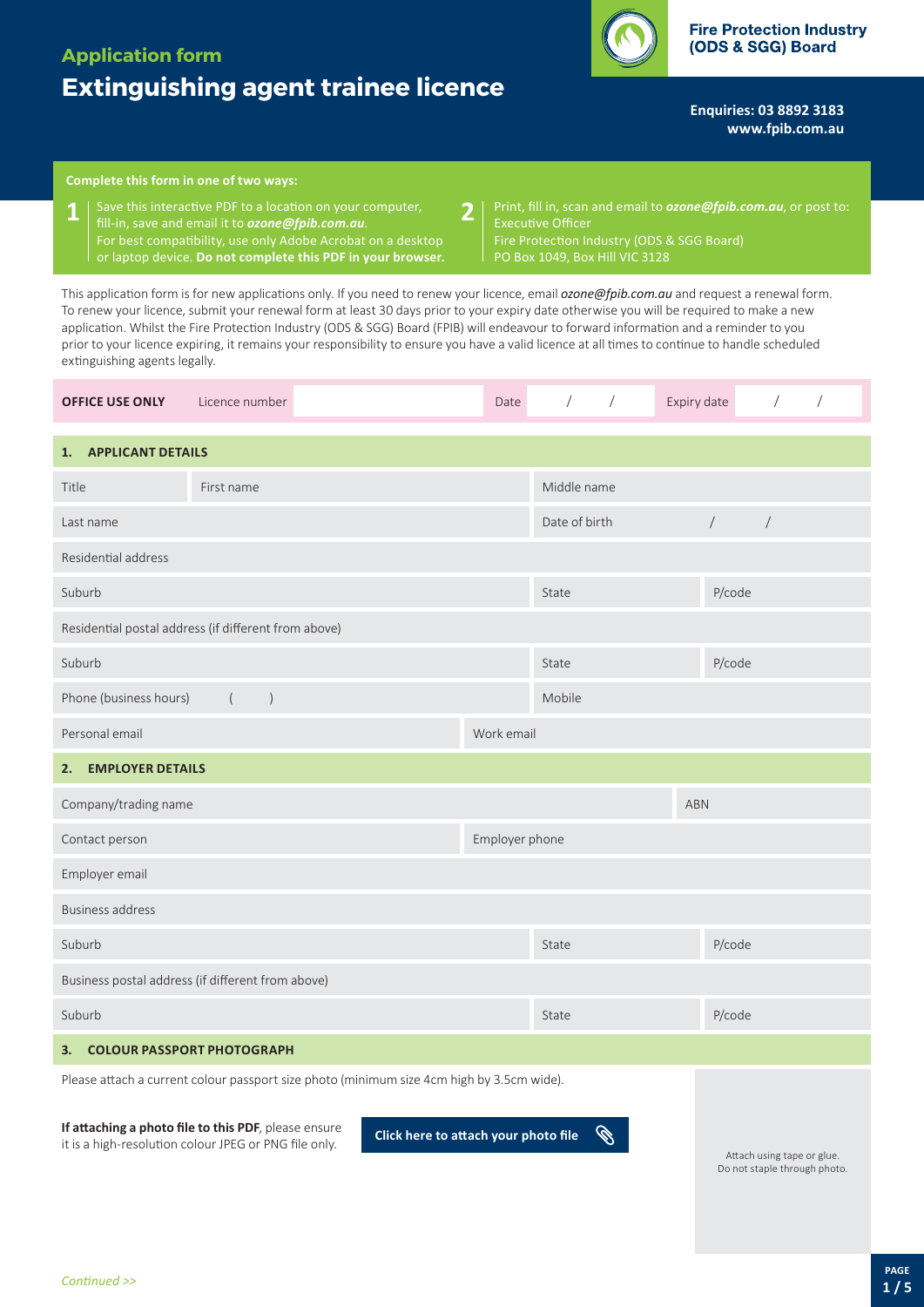

| <b>SUITABILITY QUESTIONNAIRE</b><br>4.<br>Under Regulation 102 of the Ozone Protection and Synthetic Greenhouse Gas Management Regulations 1995 (the Regulations), the Fire<br>Protection Industry (ODS & SGG) Board must consider whether you are a fit and proper person to hold a licence. |  |  |  |
|-----------------------------------------------------------------------------------------------------------------------------------------------------------------------------------------------------------------------------------------------------------------------------------------------|--|--|--|
| If you are an <b>INDIVIDUAL</b> , please declare (by ticking) whether you:                                                                                                                                                                                                                    |  |  |  |
| have, in the last ten years immediately prior to you making this application:                                                                                                                                                                                                                 |  |  |  |
| 1. had a civil penalty order made against you for contravention of a civil penalty provision                                                                                                                                                                                                  |  |  |  |
| 2. been convicted of an offence*, or an order under section 19B of the Crimes Act 1914 has been made, for contravention of the:                                                                                                                                                               |  |  |  |
| 1. Ozone Protection and Synthetic Greenhouse Gas Management Act 1989 (the Act); or                                                                                                                                                                                                            |  |  |  |
| 2. Ozone Protection and Synthetic Greenhouse Gas Management Regulations 1995 (the Regulations)                                                                                                                                                                                                |  |  |  |
| 3. had any conviction for an offence*, or an order under section 19B of the Crimes Act 1914 has been made, against a law of the<br>Commonwealth, of a State or of a Territory that is punishable by imprisonment for a period of six months or longer                                         |  |  |  |
| are currently bankrupt, have applied to take the benefit of any law for the relief of bankrupt or insolvent debtors, or have compounded with<br>creditors or have made an assignment of remuneration for their benefit                                                                        |  |  |  |
| have made any statement in an application under the Act or Regulations that was false or misleading in a material particular; and if so, knew<br>that the statement was false or misleading                                                                                                   |  |  |  |
| have contravened a condition of a fire protection industry permit                                                                                                                                                                                                                             |  |  |  |
| have held a fire protection industry permit that was suspended or cancelled                                                                                                                                                                                                                   |  |  |  |
| * Subject to the Spent Convictions Scheme                                                                                                                                                                                                                                                     |  |  |  |
| If you have declared (ticked) any of the above, please give details in a separate attachment, or<br><b>Click here to attach your files</b>                                                                                                                                                    |  |  |  |
| Declarations will not necessarily prevent you from receiving a licence.                                                                                                                                                                                                                       |  |  |  |
| <b>No</b><br>I have read the suitability questionnaire<br>Yes                                                                                                                                                                                                                                 |  |  |  |
| <b>PERMIT DURATION</b><br>5.                                                                                                                                                                                                                                                                  |  |  |  |
| An extinguishing agent trainee licence will be issued by the FPIB for 12 months.                                                                                                                                                                                                              |  |  |  |
| PAYMENT DETAILS - For fee information, visit www.fpib.com.au. Do not send cash.<br>6.                                                                                                                                                                                                         |  |  |  |
| <b>EFT PAYMENT</b> - Fire Protection Industry (ODS & SGG) Board - BSB 033 083 - Account 33-2940<br>Note: Please advise of payment time, date and amount to <i>ozone@fpib.com.au</i> , and include your name as the reference.                                                                 |  |  |  |
| <b>CHEQUE</b> - Payable to Fire Protection Industry (ODS & SGG) Board                                                                                                                                                                                                                         |  |  |  |
| <b>MASTERCARD</b><br><b>VISA</b><br><b>AMEX</b>                                                                                                                                                                                                                                               |  |  |  |
| Amount \$<br>Card no.<br><b>CCV</b><br>Expiry                                                                                                                                                                                                                                                 |  |  |  |

Name on card Signature Signature Signature By PDF: add your Acrobat signature or type your full name.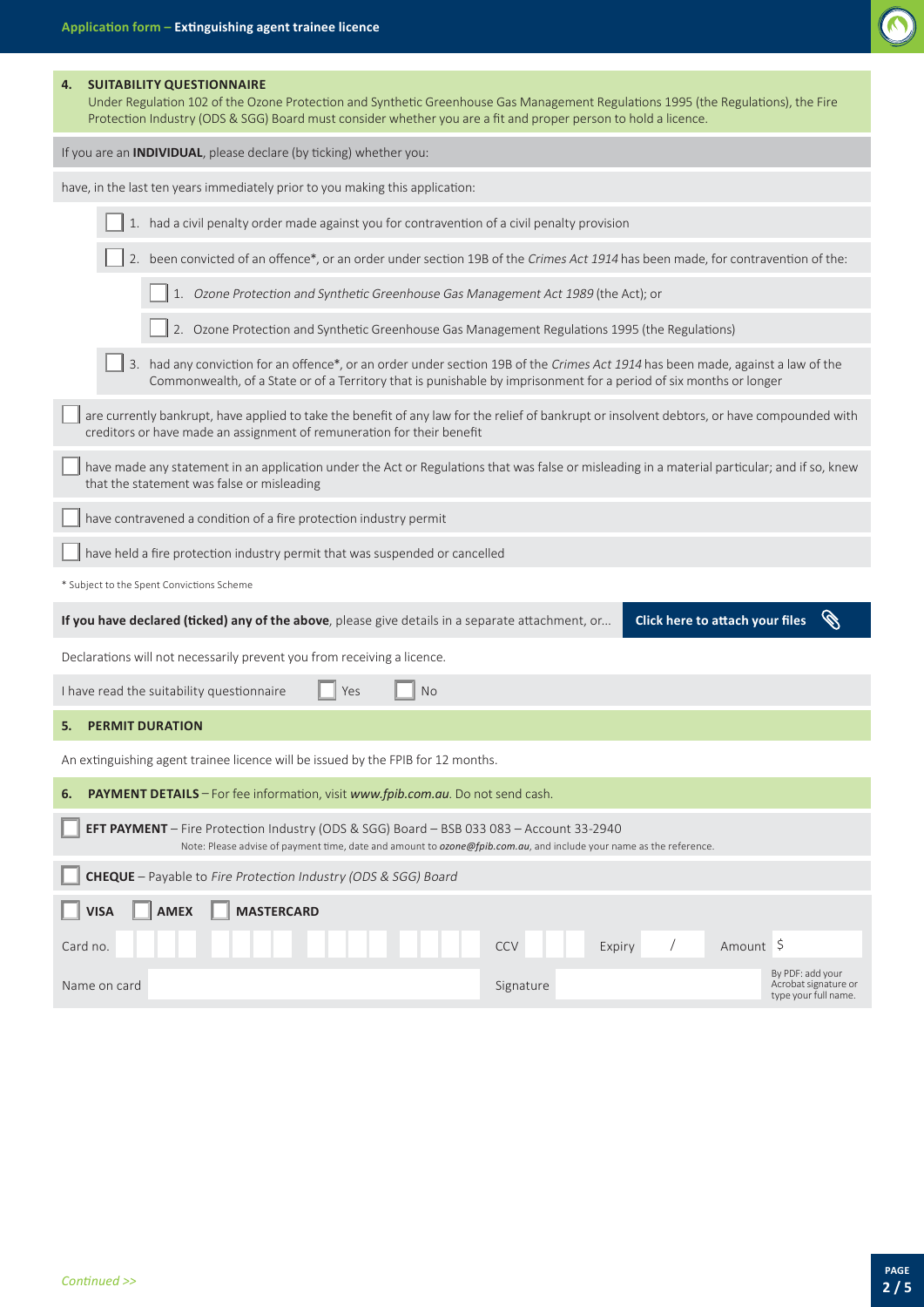

#### **7. APPLICANT'S DECLARATION**

- I understand that the information and documents provided in this application will be used to assess my suitability to hold an extinguishing agent handling licence in Australia;
- I understand and consent to my personal information, provided in this application, being disclosed to third parties in circumstances including the following:
- to a State, Territory or Commonwealth government agency for the purposes of determining my suitability to hold a licence;
- to any other third party identified in this application, for the purpose of verifying data or statements attributed to that third party in this application;
- to a Commonwealth government agency for the purpose of investigating or taking action in relation to a suspected breach of the law.
- I understand and consent to my personal information being used by the Commonwealth for the purpose of contacting me in relation to matters relevant to the fire protection industry, including new or proposed laws, which could directly or indirectly affect licence holders; and
- I declare that all the information and all documentation supporting this application is true and correct in every particular and that all relevant documents supporting this application are attached.

| Signature of applicant | Signing by PDF: add your<br>Acrobat signature or<br>just type your full name. | Date |  |
|------------------------|-------------------------------------------------------------------------------|------|--|
|                        |                                                                               |      |  |
|                        |                                                                               |      |  |

#### **8. ENTITLEMENT AND SUPERVISOR INFORMATION**

An extinguishing agent trainee licence is awarded by the Fire Protection Industry (ODS & SGG) Board to individuals who are currently working in the fire protection industry under the supervision of the holder of an extinguishing agent handling licence (EAHL).

A trainee licence is only valid while working under this supervision.

The following table details the six licence categories and their entitlements. Please add the name, licence number and expiry date of each supervisor for each licence area you are intending to work in. Should your supervisor change, it is your responsibility to ensure that you are still working under the supervision of a licensed person.

| Licence type                                                    | <b>Entitlements</b>                                                                                                                                                                                                                                                                                                                                                                                                                                                                                                                                                                                                                                                                                                                                                                               | Supervisors name & EAHL licence number<br>(Only include supervisors for those areas you<br>propose to work in). |  |  |
|-----------------------------------------------------------------|---------------------------------------------------------------------------------------------------------------------------------------------------------------------------------------------------------------------------------------------------------------------------------------------------------------------------------------------------------------------------------------------------------------------------------------------------------------------------------------------------------------------------------------------------------------------------------------------------------------------------------------------------------------------------------------------------------------------------------------------------------------------------------------------------|-----------------------------------------------------------------------------------------------------------------|--|--|
| 1. Portable Fire<br>Extinguisher<br>Maintenance<br>Licence      | To charge and recharge a portable fire extinguisher, and repair the<br>extinguisher valve.                                                                                                                                                                                                                                                                                                                                                                                                                                                                                                                                                                                                                                                                                                        | Name<br>EAHL#<br>Expiry                                                                                         |  |  |
| 2. Fixed System<br>Installation &<br>Decommissioning<br>Licence | To install and decommission a gaseous fire extinguishing system<br>1)<br>(fire protection equipment) including:<br>(a) to install and disconnect actuation devices (mechanisms) to<br>and from container valves; and<br>(b) to install and disconnect gaseous agent containers; and<br>(c) to install and disconnect any interconnections to other<br>gaseous system containers; and<br>(d) to install and disconnect ancillary equipment connections to<br>manifold and pipework; and<br>(e) to attach and remove transport equipment, such as valve<br>outlet and actuator port caps, plugs and locking devices<br>installed to prevent accidental discharge<br>Commission actuation control devices set to operate and engage<br>2)<br>safety devices as needed and decommission these devices | Name<br>EAHL#<br>Expiry                                                                                         |  |  |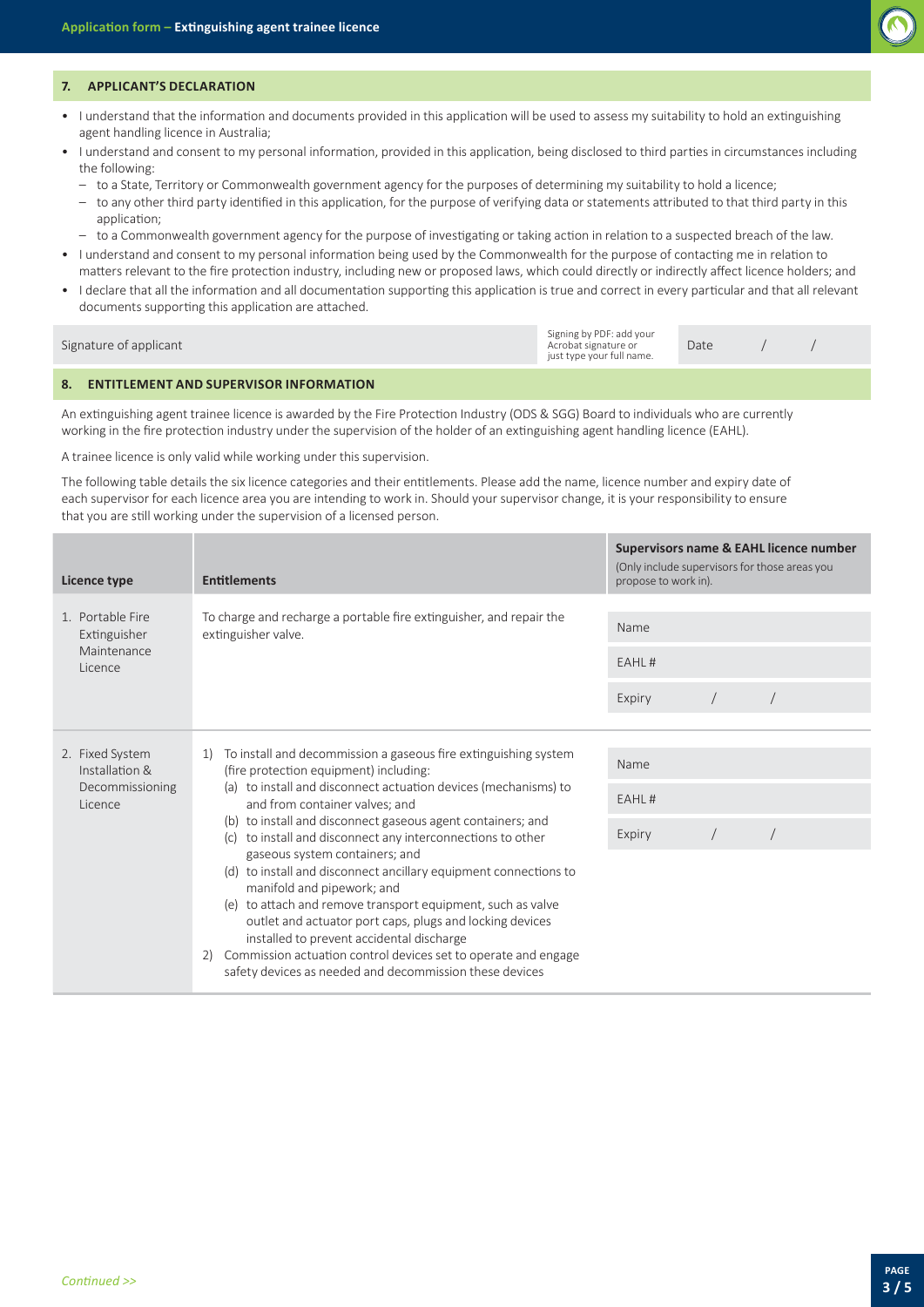

| Licence type                                                                         | <b>Entitlements</b>                                                                                                                                                                                                                                                                                                                                                                                                                                                                                                                                                                                                                                                                  | Supervisors name & EAHL licence number<br>(Only include supervisors for those areas you<br>propose to work in). |            |            |
|--------------------------------------------------------------------------------------|--------------------------------------------------------------------------------------------------------------------------------------------------------------------------------------------------------------------------------------------------------------------------------------------------------------------------------------------------------------------------------------------------------------------------------------------------------------------------------------------------------------------------------------------------------------------------------------------------------------------------------------------------------------------------------------|-----------------------------------------------------------------------------------------------------------------|------------|------------|
| 3. Fixed System<br>Testing &<br>Maintenance<br>Licence                               | To test and maintain a gaseous fire extinguishing system (fire<br>protection equipment), including:<br>(a) to test actuation release systems; and<br>(b) to disconnect and reconnect actuation devices (mechanisms); and                                                                                                                                                                                                                                                                                                                                                                                                                                                             | Name                                                                                                            |            |            |
|                                                                                      |                                                                                                                                                                                                                                                                                                                                                                                                                                                                                                                                                                                                                                                                                      | EAHL#                                                                                                           |            |            |
|                                                                                      | (c) to disconnect and reconnect any interconnections to other<br>gaseous systems containers; and<br>(d) to disconnect and reconnect ancillary equipment connections<br>from containers to manifold and pipework; and<br>(e) to test actuation devices (mechanisms); and<br>(f) to perform any tests and maintenance on any Fire Detection<br>and Alarm System, including any remote operation panel and<br>actuation and control system that interfaces with or forms part of<br>a gaseous fire extinguishing system; and<br>(g) to perform any tests and maintenance on gaseous agent<br>containers and ancillary equipment connections from containers<br>to manifold and pipework |                                                                                                                 | $\sqrt{2}$ | $\sqrt{2}$ |
| 4. Recovery,<br>Reclamation, Fill &<br>Recycling Licence                             | To recover, reclaim, fill and recycle an extinguishing agent into<br>and from a fire extinguisher and gaseous fire extinguishing system<br>container from and to a bulk agent container.                                                                                                                                                                                                                                                                                                                                                                                                                                                                                             | Name                                                                                                            |            |            |
|                                                                                      |                                                                                                                                                                                                                                                                                                                                                                                                                                                                                                                                                                                                                                                                                      | EAHL#                                                                                                           |            |            |
|                                                                                      |                                                                                                                                                                                                                                                                                                                                                                                                                                                                                                                                                                                                                                                                                      | Expiry                                                                                                          | $\sqrt{2}$ | $\sqrt{2}$ |
| 5. Warehouse<br>Maintenance<br>Licence                                               | To monitor for leakage stocks of extinguishing agent bulk agent<br>containers in a warehouse and, as needed, to transfer the<br>extinguishing agent from a leaking storage container.                                                                                                                                                                                                                                                                                                                                                                                                                                                                                                | Name                                                                                                            |            |            |
|                                                                                      |                                                                                                                                                                                                                                                                                                                                                                                                                                                                                                                                                                                                                                                                                      | EAHL#                                                                                                           |            |            |
|                                                                                      |                                                                                                                                                                                                                                                                                                                                                                                                                                                                                                                                                                                                                                                                                      | Expiry                                                                                                          | $\sqrt{2}$ | $\sqrt{2}$ |
| 6. Control Systems<br>Installation,<br>Commissioning &<br>Decommissioning<br>Licence | To install, commission and decommission a fire detection and alarm<br>system, including any remote operation panel and actuation and<br>control system that interfaces with or forms part of a gaseous fire<br>extinguishing system.                                                                                                                                                                                                                                                                                                                                                                                                                                                 | Name                                                                                                            |            |            |
|                                                                                      |                                                                                                                                                                                                                                                                                                                                                                                                                                                                                                                                                                                                                                                                                      | EAHL#                                                                                                           |            |            |
|                                                                                      |                                                                                                                                                                                                                                                                                                                                                                                                                                                                                                                                                                                                                                                                                      | Expiry                                                                                                          | $\sqrt{2}$ | $\bigg)$   |

#### **9. LICENCE CONDITIONS**

A licence granted by the FPIB is subject to the conditions, as set out in Regulation 326 of the Ozone Protection and Synthetic Greenhouse Gas Management Regulations 1995, that the licensee:

- (a) carries out the work to which the licence relates in accordance with any standard set out in an item in column 2 of Table 326 that relates to the work; and
- (b) gives any extinguishing agent recovered from fire protection equipment to:
	- (i) the holder of an extinguishing agent trading authorisation; or
	- (ii) the operator of an approved extinguishing agent destruction facility; and
- (c) ensures that any equipment used to transfer an extinguishing agent from one vessel to another:
	- (i) is fit for its purpose; and
	- (ii) is appropriately maintained; and
- (d) submits a report to the FPIB describing the circumstances relating to any lawful emission of an extinguishing agent; and
- (e) does not carry out any work to which the licence relates (other than decommissioning or disposal or work in the aviation or maritime industries) on fire protection equipment that does not comply with any standard mentioned in Table 326 that applies to the equipment.

#### **Please ensure you complete the application checklist on the next page.**